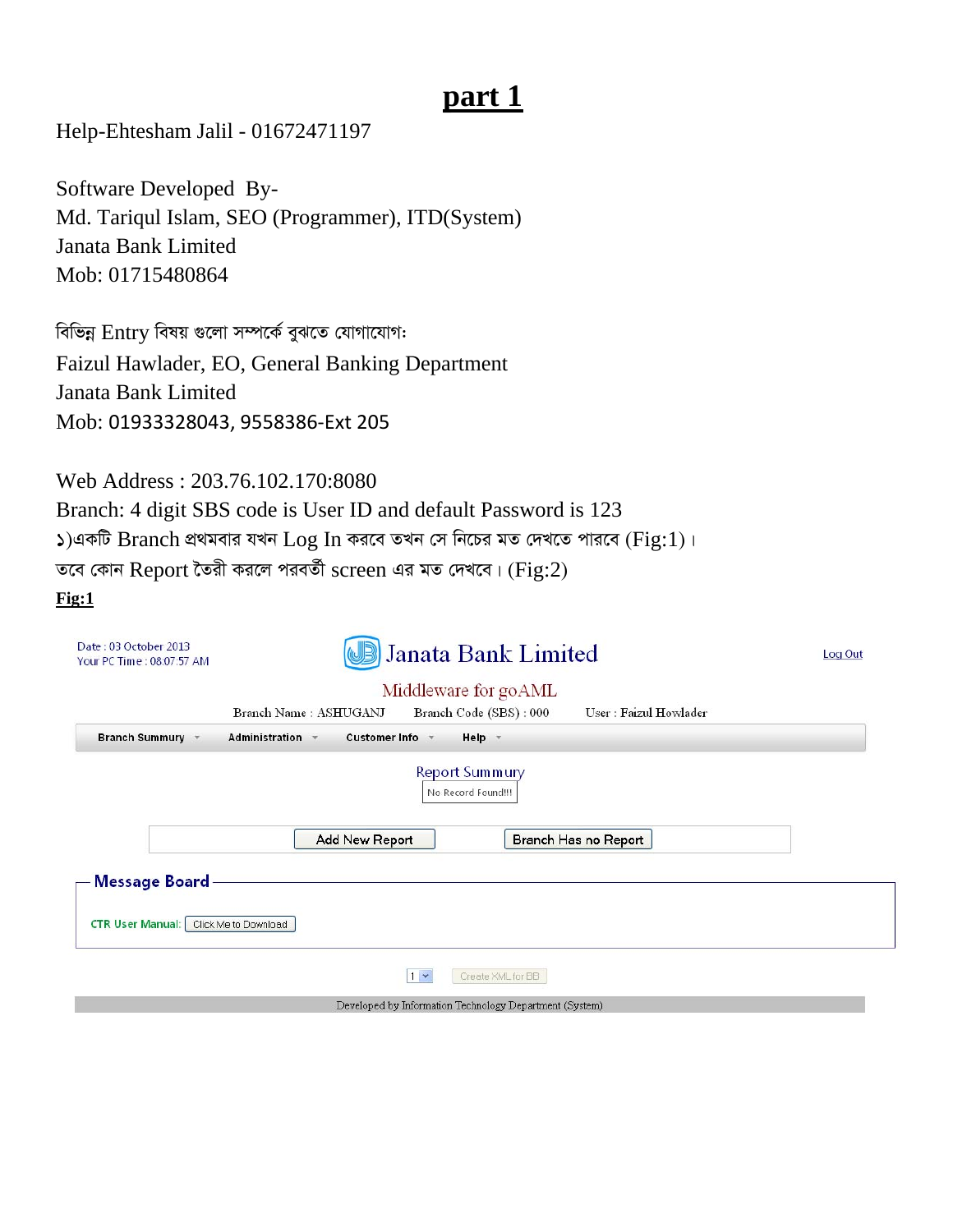| <b>Branch Summury</b>          |                | $\overline{\mathbf{v}}$ | <b>Administration</b>        | Branch Name: AKHAURA<br>$\mathbf{v}$ | <b>Customer Info</b>  | Help -                     | Middleware for goAML<br>Branch Code (SBS): 000 |                                    | User: Tariqul C           |                                           |                       |
|--------------------------------|----------------|-------------------------|------------------------------|--------------------------------------|-----------------------|----------------------------|------------------------------------------------|------------------------------------|---------------------------|-------------------------------------------|-----------------------|
| <b>Report Summury</b>          |                |                         |                              |                                      |                       |                            |                                                |                                    |                           |                                           |                       |
| <b>Delete</b><br><b>Report</b> | Edit<br>Report | <b>Branch</b><br>Code   | <b>Branch</b><br><b>Name</b> | <b>Month</b>                         | <b>Report</b><br>Type | <b>Report</b><br><b>Id</b> | <b>Report</b><br><b>Status</b>                 | <b>Total</b><br><b>Transaction</b> | Add<br><b>Transaction</b> | <b>View/Delete</b><br><b>Transactions</b> | Create<br><b>Date</b> |
| Delete<br>Report               | Edit<br>Report | 0006                    | AKHAURA                      | September<br>2013                    | <b>CTR</b>            | $\mathbf 1$                | $\mathbf 1$                                    | 2                                  | Add<br>Transaction        | View/Delete<br>Transactions               | 02/10/2013            |
|                                |                |                         |                              | Add New Report                       |                       |                            |                                                | Branch Has no Report               |                           |                                           |                       |

২) 'Add New Report' বাটনে ক্লিক করে (তির চিহ্নিত) একটি নতুন Report তৈরী করা যায়। একটি মাসের  $CTR$ Report এর জন্য একটি Report তৈরী করার জন্য অনুরোধ করা যাচ্ছে। এতে Total Transaction কলামের মাধ্যমে সহজে বোঝা যাবে কতটি Transaction entry হয়েছে। কোন Transaction entry তে কোন ভুল বা সমস্যা হলে Report Status ' $0$ ' দেখাবে। ভুল বা সমস্যা যুক্ত Transaction টি Delete বা ঠিক করা গেলে Report Status '1' হবে। তাই Report Status '0' হলে চিম্ভিত হওয়ার কিছু নেই। তবে এ মুহুর্তে Transaction edit করার সুবিধা নেই। তবে Delete করা যাবে। সে জন্য 'View/Delete Transaction' কলামের লিংক বাটনে ক্লিক করে ' Transaction Summury ' তে প্রবেশ করে করতে হবে।

#### ৩) কিভাবে রিপোর্ট তৈরী করবেন?

**Fig:2**

Add New Report

এই বাটনে ক্লিক করলে নিচের মত  $S$ creen পাবেন (Fig:2\_a)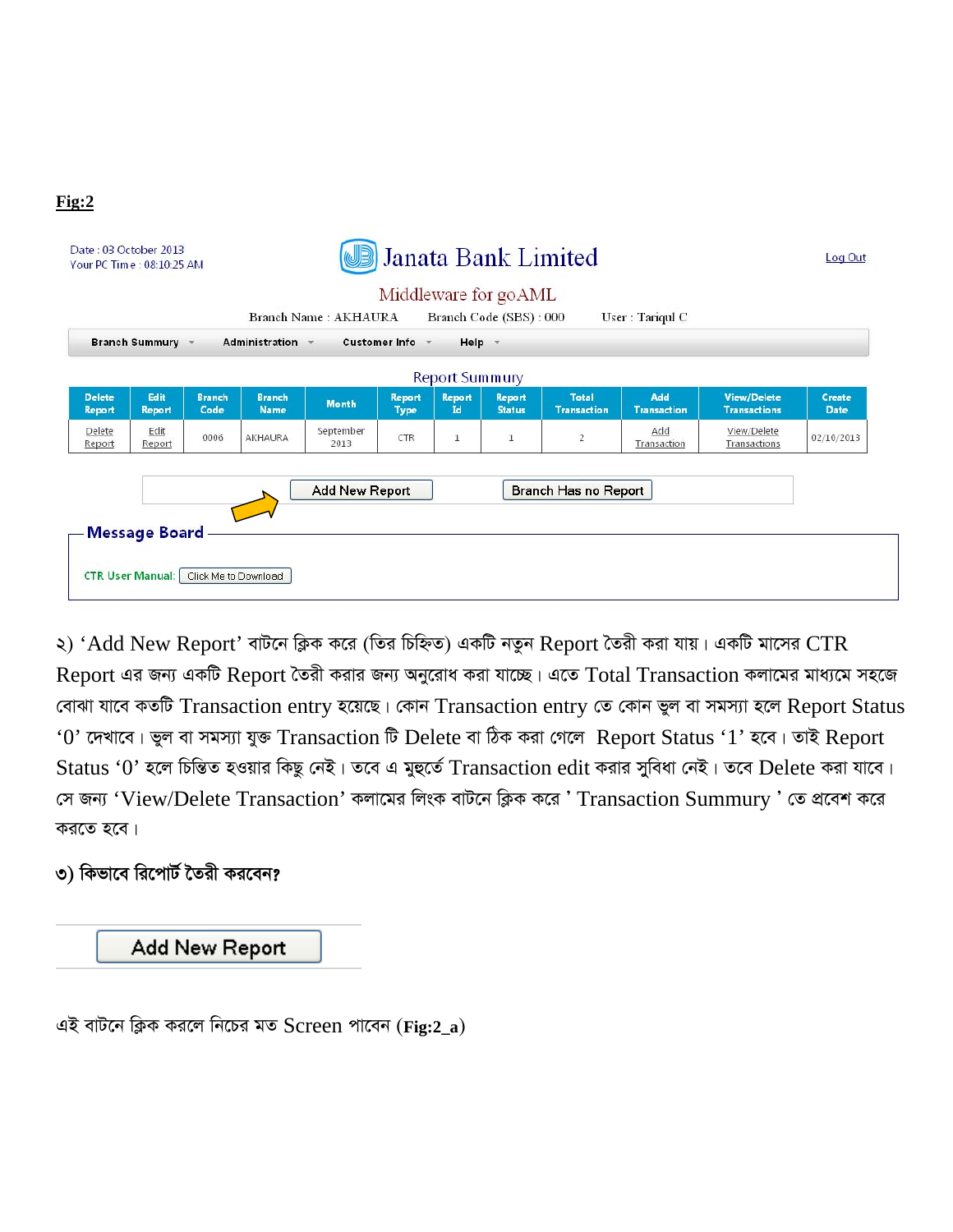#### $(Fig:2_a)$

| Middleware for goAML                                                                                                               |                              |                                   |                                   |  |  |  |  |  |  |
|------------------------------------------------------------------------------------------------------------------------------------|------------------------------|-----------------------------------|-----------------------------------|--|--|--|--|--|--|
|                                                                                                                                    | Branch Name : ASHUGANJ       | Branch Code (SBS): 0008           | User: Faizul Howlader             |  |  |  |  |  |  |
| <b>Customer Info</b><br><b>Branch Summury</b><br>Administration $\sim$<br>Help $\sim$<br>$\rightarrow$<br>$\overline{\phantom{a}}$ |                              |                                   |                                   |  |  |  |  |  |  |
|                                                                                                                                    |                              |                                   |                                   |  |  |  |  |  |  |
| Create Report                                                                                                                      |                              |                                   |                                   |  |  |  |  |  |  |
| Create Report for Month                                                                                                            | $2013 \times$<br>September v | যে মালের জন্য রিপোর্ট হবে তার নাম |                                   |  |  |  |  |  |  |
| Reporting Entity *                                                                                                                 | Janata Bank Ltd              | Submission Date *                 | 03/10/2013<br>(dd/mm/yyyy)        |  |  |  |  |  |  |
| Report Type *                                                                                                                      | $CTR$ $\vee$                 | Entity Reference *                | পত্তদূত বসৰে/File Number          |  |  |  |  |  |  |
| Entity Branch Name-Code *                                                                                                          | ASHUGANJ-0008                | FIU Reference No                  |                                   |  |  |  |  |  |  |
|                                                                                                                                    |                              |                                   |                                   |  |  |  |  |  |  |
| $\boxdot$ Location                                                                                                                 |                              |                                   |                                   |  |  |  |  |  |  |
|                                                                                                                                    | <b>ASHUGANJ</b>              |                                   |                                   |  |  |  |  |  |  |
| Address Line *                                                                                                                     |                              |                                   |                                   |  |  |  |  |  |  |
| District*                                                                                                                          | BRAHMANBARIA                 | Division                          | <b>CHITTAGONG</b>                 |  |  |  |  |  |  |
| Zip                                                                                                                                |                              | Country *                         | <b>BANGLADESH</b><br>$\checkmark$ |  |  |  |  |  |  |
| <b>Save Report</b>                                                                                                                 |                              |                                   |                                   |  |  |  |  |  |  |
| Report ID:<br>Add Transaction<br><b>Back To Branch Summury</b>                                                                     |                              |                                   |                                   |  |  |  |  |  |  |

এখানে 'Create Report for Month' এ আপনি যে মাসের জন্য রিপোর্ট করবেন সেই মাসটি থাকতে হবে।

Entity Reference এ আপনি যে Manually CTR Report পাঠান তার পত্রসুত্র বসবে।

এখানে Location হচ্ছে Branch Location

'Save Report' এ ক্লিক করলে একটি Report ID তৈরী হবে।

এরপর Add Transaction ক্লিক করে Transaction শুরু করতে পারেন।

অথবা 'Branch Summury'/'Back To Branch Summury' তে গিয়ে 'Report Summury' দেখতে পারেন। $(Fig:3)$ 

#### $Fig:3$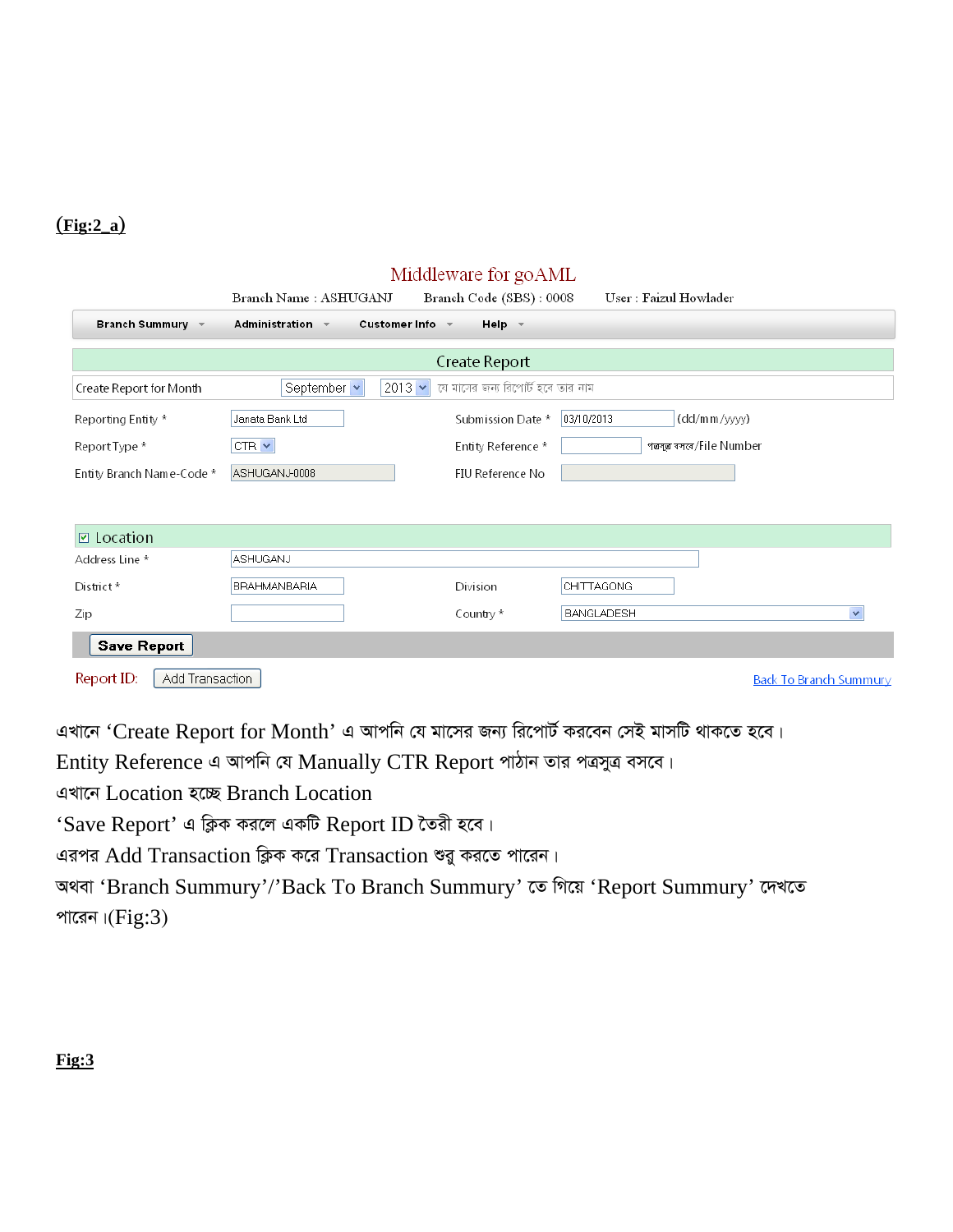| Report Summury                         |                       |                       |                        |                   |                              |                       |                                |                                    |                           |                                           |                              |
|----------------------------------------|-----------------------|-----------------------|------------------------|-------------------|------------------------------|-----------------------|--------------------------------|------------------------------------|---------------------------|-------------------------------------------|------------------------------|
| <b>Delete</b><br>Report                | Edit<br><b>Report</b> | <b>Branch</b><br>Code | Branch.<br><b>Name</b> | <b>Month</b>      | <b>Report</b><br><b>Type</b> | <b>Report</b><br>Id ' | <b>Report</b><br><b>Status</b> | <b>Total</b><br><b>Transaction</b> | Add<br><b>Transaction</b> | <b>View/Delete</b><br><b>Transactions</b> | <b>Create</b><br><b>Date</b> |
| Delete<br>Report                       | <u>Edit</u><br>Report | 0008                  | ASHUGANJ               | September<br>2013 | CTR                          | 2                     | $\mathbf{0}$                   | $0$ (No Tran.)                     | Add<br>Transaction        | View/Delete<br>Transactions               | 03/10/2013                   |
| Branch Has no Report<br>Add New Report |                       |                       |                        |                   |                              |                       |                                |                                    |                           |                                           |                              |

এখানে Month এ আপনার যে মাসের Report করবেন তা দেখাচ্ছে। এখানে দেখা যাচ্ছে  $\rm Total \; Transaction \;$  কলামে কোন Transaction নেই। Transaction Add করার জন্য 'Add Transaction' ক্লিক করতে হবে। ফলে নিচের মত Screen পাবেন (Fig:4)। যত গুলো Transaction আপনি এই Report ID তে দিতে চান তা এখান থেকে দিতে পারবেন।

#### **Fig:4**

#### Report Id: 288 Report Month Name: October, 2013

| 2. Add Transaction                                                               |                         |              |                                                                                |  |                          |              |  |  |  |
|----------------------------------------------------------------------------------|-------------------------|--------------|--------------------------------------------------------------------------------|--|--------------------------|--------------|--|--|--|
| Transaction Details. All field marked (*) are mandatory                          |                         |              | <b>Transaction Type</b>                                                        |  | ⊙ Bi-Party (From-To)     | Multi-Party  |  |  |  |
| Transaction No.*                                                                 |                         |              | Transaction Date *                                                             |  |                          | (dd/mm/yyyy) |  |  |  |
| Transaction Mode *                                                               | In-branch/Office        | $\checkmark$ | <b>Transaction Mode Comment</b>                                                |  |                          |              |  |  |  |
| Am ount(In BDT) *                                                                |                         |              | Internal Reference Number *                                                    |  | (Same as Transaction No) |              |  |  |  |
| Late Deposit                                                                     | $No \nightharpoonup$    |              | Date Posting                                                                   |  |                          | (dd/mm/yyyy) |  |  |  |
| Transaction Location (Branch Name) *                                             |                         |              | Description                                                                    |  |                          |              |  |  |  |
| Funds Type for Account *                                                         | $\checkmark$<br>Deposit |              | (ব্যক্তি ও একাউন্টের মধ্যে Transaction এর ক্ষেত্রে একাউন্টে টাকা লেনদেনের ধরণ) |  |                          |              |  |  |  |
| Save Transaction                                                                 |                         |              |                                                                                |  |                          |              |  |  |  |
| After 'Save Transaction' Complete following 'Source Party' & 'Destination Party' |                         |              |                                                                                |  |                          |              |  |  |  |
| Source Party                                                                     | <b>Add Person</b>       |              | Add Account                                                                    |  |                          |              |  |  |  |
| Destination Party                                                                | Add Person              |              | Add Account                                                                    |  |                          |              |  |  |  |
| Refresh and Add New/More Transaction                                             | Back to Branch Summury  |              |                                                                                |  |                          |              |  |  |  |

এখানে  $\rm{Transformer}$   $\rm{No}$  হিসেবে আপনার ভাউচার পোষ্টিং নাম্বার হবে।

Transaction Date হবে যে তারিখে Transaction হয়েছে। (Transaction Date অবশ্যই 'Report Month Name' মাসের মধ্যে হবে)

Late Deposit Yes হলে Date postiong দিতে হবে। (Late Deposit after 4 pm Transaction. May be vary)

Save Transaction ক্লিক করার পর 'Source' এবং 'Destination' entry করতে হবে।

### **4) 'Source' Ges 'Destination'**

এখানে Funds Type for account এর উপর ভিত্তি করে 'Source' এবং 'Destination' নির্ধারণ হচ্ছে।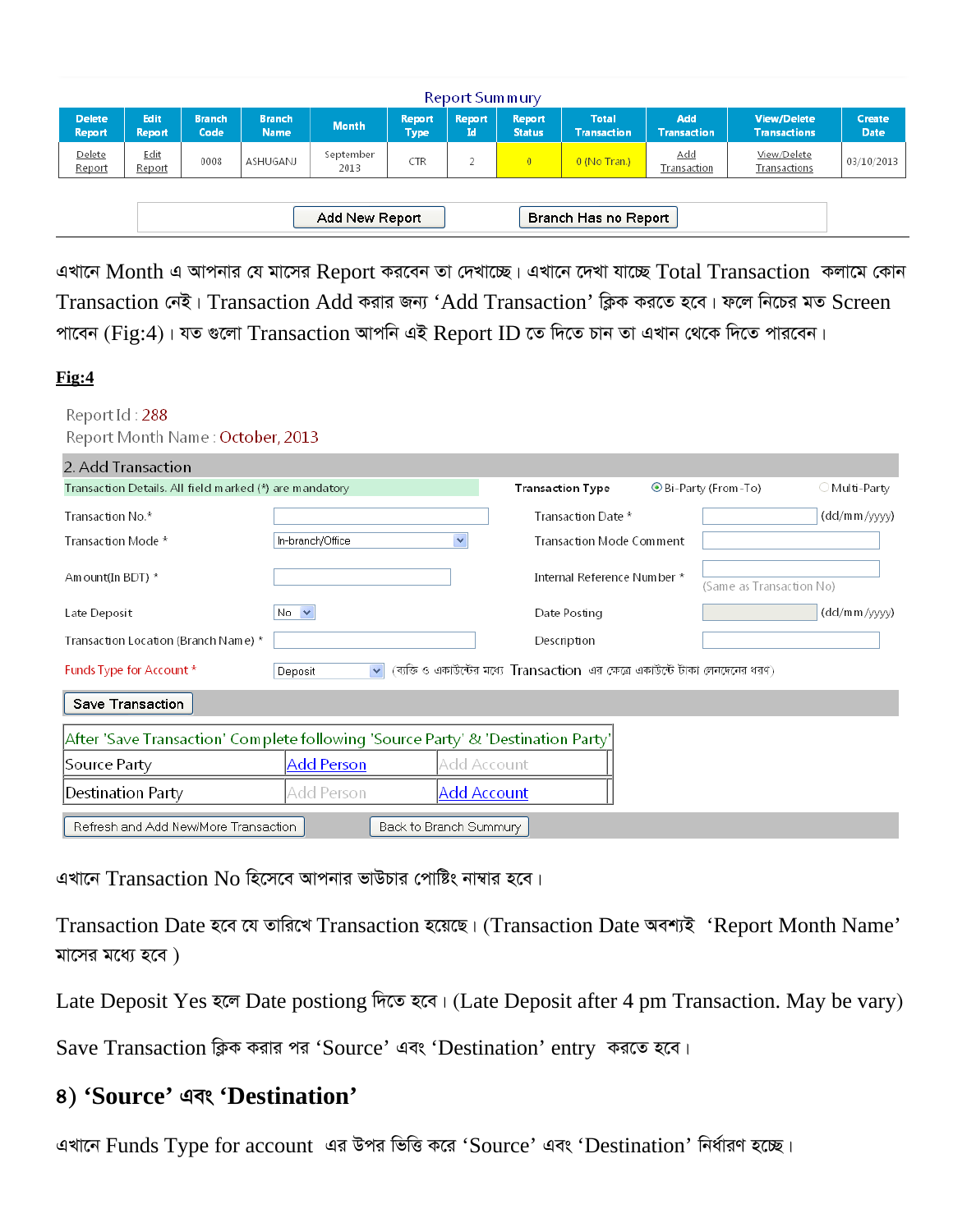যেমন $\,$  .

Funds Type for account যদি 'Cash Deposit' হয় তবে টাকার উৎস হচ্ছে ব্যক্তি তাহলে 'Source' entry হবে Add Person আর টাকার গন্তব্য হচ্ছে Account তাহলে 'Destination' entry হবে Add Account আবার Transaction Mode যদি 'Cash Withdrawal' হয় তবে টাকার উৎস হচ্ছে Account তাহলে 'Source' entry হবে Add Account আর টাকার গন্তব্য হচ্ছে ব্যক্তি তাহলে 'Destination' entry হবে Add Person

#### **5) Add Person**

ব্যক্তি যিনি Transaction করতে এসেছেন তিনি Bearer না Account Holder তার উপর নির্ভর করে এখানে তথ্য দিতে হবে।

#### **6) Add Account**

যে একাউন্টে Transaction হবে তার তথ্য দিতে হবে। এখানে অবশ্যই Add Signatory দিতে হবে। একাউন্টটি কর্পোরেট/কম্পানী/প্রোপাইটরশীপ হলে  $\operatorname{Add} \operatorname{Entity}$  entry দিতে হবে।

\*\*উলেলখ্য Add Person এর তথ্য Add Signatory তে Attach হিসেবে পাবেন যদি Transaction করতে আসা ব্যক্তি Account Holder হন তবে Attach ক্লিক entry করতে পারবেন । যদি Bearer হয় তবে Account Holder তথ্য হাতে  $entry$  দিতে হবে।

 $\ast\ast$ একই একাউন্টে কয়েকটি  $\mathrm{Transaction}$  মিলে যদি ১০ লাখ এর উপর হয় তবে প্রত্যেকটি  $\mathrm{Transaction}$  আলাদা আলাদা entry দিতে হবে। কোন Consolated Value দেয়া যাবে না। বাংলাদেশ ব্যাংক Date ধরে Consolated করে নিবে। যেমন তিনটি  $Transaction$  মিলে ১০ লাখ হয় তবে তিনটি  $Transaction$  আলাদা আলাদা ঢুকবে।

(Mandatory List Download করে দেখার জন্য অনুরোধ করা হলো।)

Software Developed By Md. Tariqul Islam SEO (Programmer) ITD(System) Janata Bank Limited Mob: 01715480864

বিভিন্ন Entry বিষয় গুলো সম্পৰ্কে বুঝতে যোগাযোগ: Faizul Hawlader EO General Banking Department Janata Bank Limited